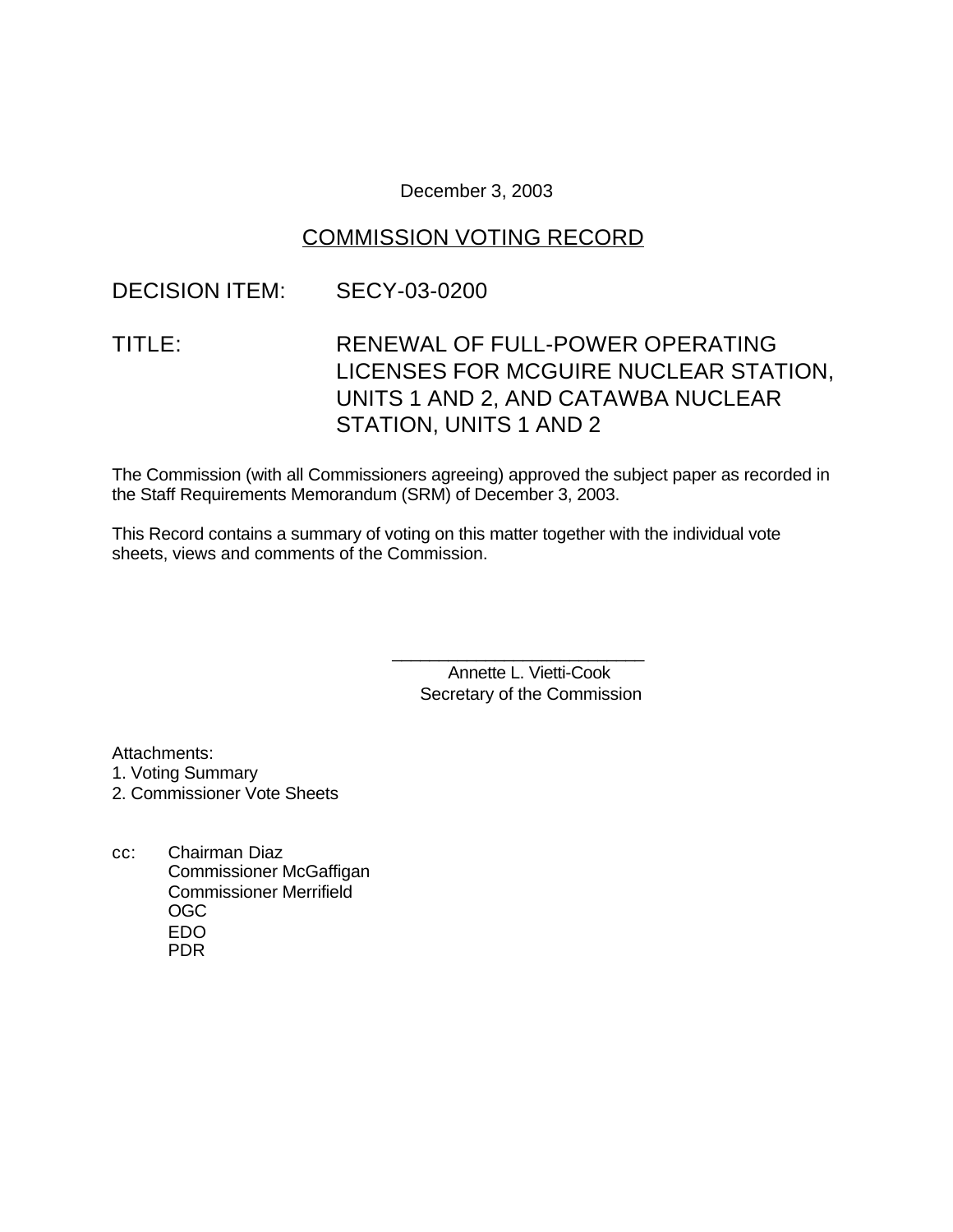### VOTING SUMMARY - SECY-03-0200

## RECORDED VOTES

|                    | <b>NOT</b><br>APRVD DISAPRVD ABSTAIN PARTICIP COMMENTS DATE |     |               |
|--------------------|-------------------------------------------------------------|-----|---------------|
| CHRM. DIAZ         | $\mathsf{X}$                                                |     | $X = 12/1/03$ |
| COMR. McGAFFIGAN X |                                                             |     | 12/2/03       |
| COMR. MERRIFIELD X |                                                             | X X | 12/3/03       |

### COMMENT RESOLUTION

In their vote sheets, all Commissioners approved the staff's recommendation and some provided additional comments. Subsequently, the comments of the Commission were incorporated into the guidance to staff as reflected in the SRM issued on December 3, 2003.